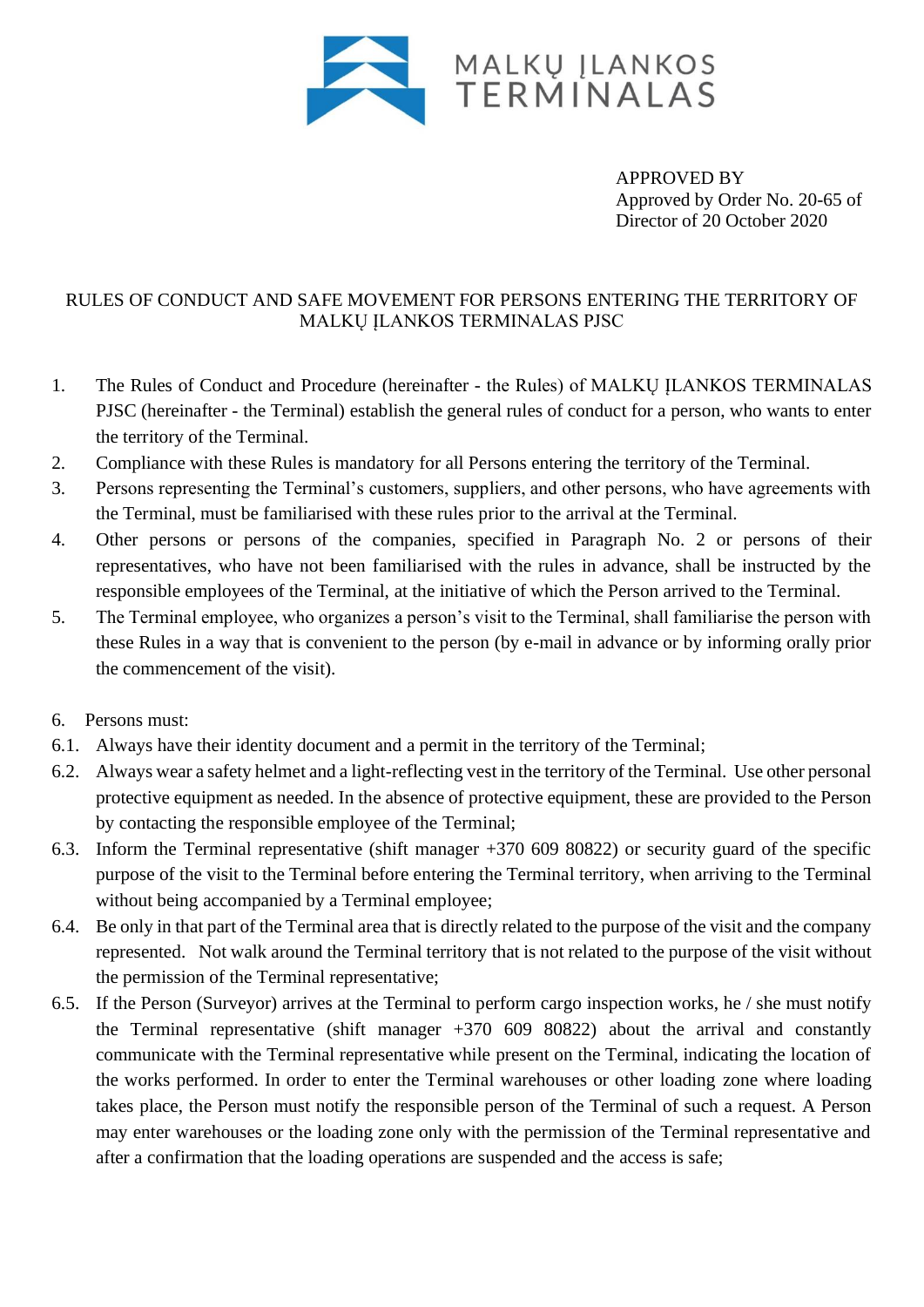- 6.6. Discuss all works that may endanger the Terminal employees or other visitors in advance and agree on them with the Terminal representative under signature. The zone of such works must be fenced and the places where the works will be carried out must be marked;
- 6.7. Strictly comply with the requirements of all safety, health, and information signs located at the Terminal;
- 6.8. Comply with all labour, environmental, hygiene, and fire safety requirements in the territory of the Terminal;
- 6.9. It is necessary to beware of moving vehicles in all cases. Be especially careful, when leaving areas that obstruct visibility;
- 6.10. Immediately present identity document and permit upon request of the Terminal employee, security officer, or officials or employees of the inspecting authorities (Customs, Border Guard Team, KSSA Port Regime Division, Police, SLI);
- 6.11. In the event of damage, loss, or losing the permit otherwise, immediately return to the security post and inform the Terminal Dispatcher of that;
- 6.12. Immediately inform the Terminal Dispatcher, Security Officer, and / or Security Employee, if any illegal activity in the Terminal territory is noticed.
- 7. Traffic safety rules:
- 7.1. For vehicle drivers:
	- 7.1.1. The traffic of vehicles in the Terminal territory is on the right side of the carriageway;
	- 7.1.2. Permissible speed of vehicles in the territory of the Terminal 20 km/h, in narrow passages 10 km/h;
	- 7.1.3. Traffic participants in the territory of the Terminal must comply with all traffic safety requirements, not to endanger the safety of the Terminal employees, other traffic participants, and persons or their property, as well as the environment;
	- 7.1.4. The destination within the territory must be reached by the shortest route in accordance with the Rules, traffic signs and, in all cases, giving priority to the Terminal's loading equipment and railway equipment and railcars;
	- 7.1.5. It is forbidden to drive and park vehicles in loading zones, storage yards, quays, and to stand closer than 2.5m from the external railway track;
	- 7.1.6. Vehicles of ship service companies, ship agency companies, and surveyors may stop and stand at the stern of the moored ship;
	- 7.1.7. Drivers of vehicles must stop immediately when the security guard is stopping them;
	- 7.1.8. In the event of a traffic accident, each driver or other road user involved must immediately stop in a visible / safe place without endangering traffic or obstructing the movement of other vehicles, switch on the hazard warning lights, place an emergency stop sign in the direction of worst / lowest visibility and report the incident immediately to the Terminal representative (shift manager) by phone.
- 7.2. For pedestrians:
	- 7.2.1. Walking in the territory of the Terminal is allowed only on footpaths, and where are no footpaths - only on the edge of the carriageway against the direction of the traffic;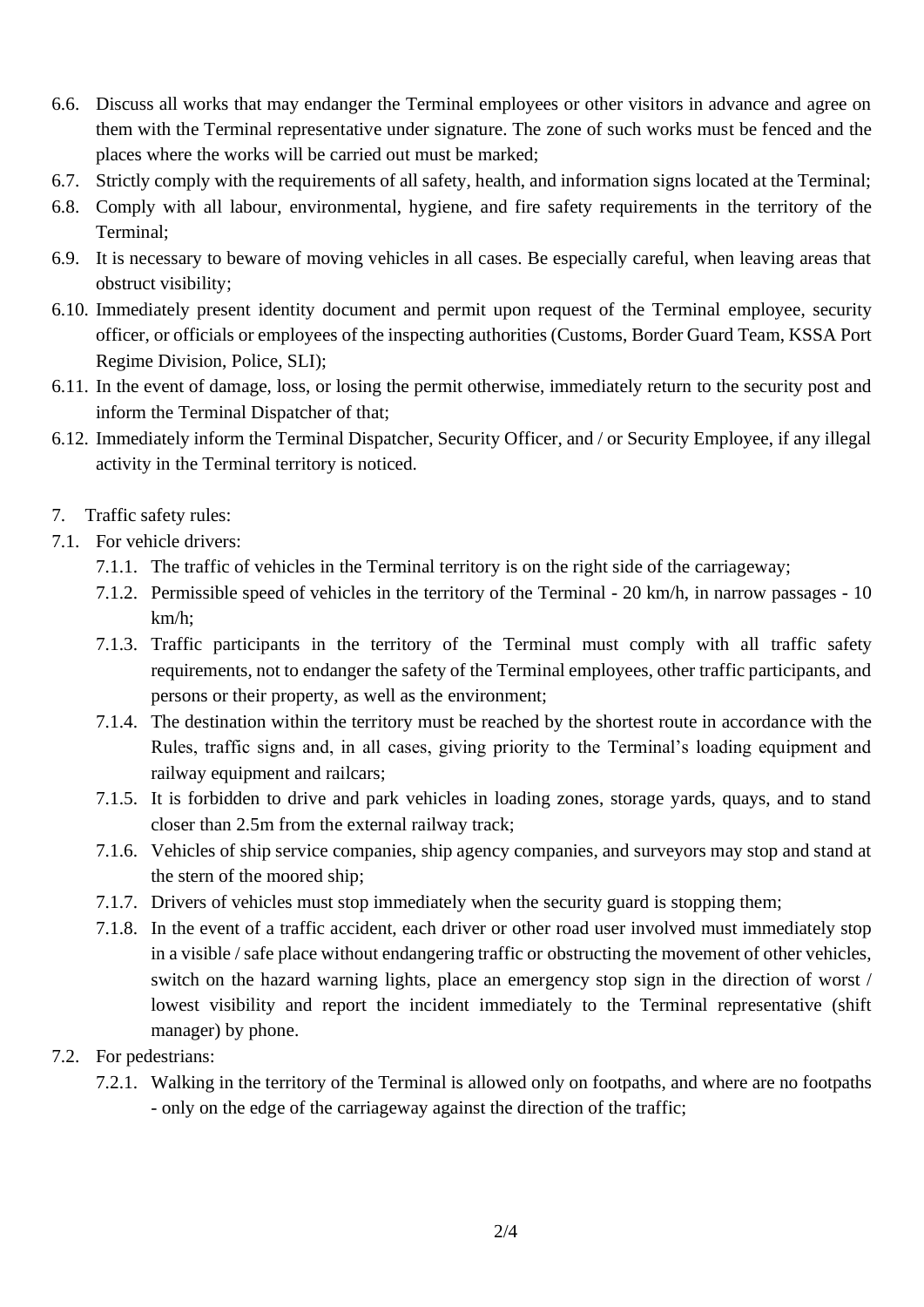- 7.2.2. It is prohibited to walk in the railway protection zone, in places intended for traffic, near places where loading and unloading works takes place, etc.;
- 7.2.3. It is possible to cross the railway only in dedicated places, crossing the railway at a right angle. It is prohibited to cross the railway lines in front of an approaching railway vehicle also in difficultto-cross, blocked areas;
- 7.2.4. It is prohibited to go under the bottom of railcars and railcar couplings or to climb over them;
- 7.2.5. If going along a railway track, it is necessary to walk 2.5m or more away from the outer edge of the railway track;
- 7.2.6. Must be especially careful, when leaving areas that obstruct visibility;
- 8. Persons are prohibited in the Terminal area to:
- 8.1. Photograph and film without the permission of the Director of the Terminal or Security Officer;
- 8.2. Bring firearms, explosives, and cold weapons, alcohol and drugs into the territory of the Terminal;
- 8.3. Climb into the loading equipment or other vehicle present in the territory of the Terminal;
- 8.4. Access to warehouses and are not allowed to walk around other buildings of the Terminal without the permission of the Terminal representative;
- 8.5. Smoke, except in designated areas;
- 8.6. Be inebriated or intoxicated by toxic or narcotic substances;
- 8.7. Litter;
- 8.8. Enter the Terminal if vehicle contains unauthorized persons, who do not have the right to enter the Terminal;
- 8.9. Violate the requirements of traffic safety rules.
- 9. Liability and final provisions
- 9.1. By obtaining a permanent or temporary permit to enter the territory of the Terminal, the person confirms that he / she has become familiar and will comply with the requirements of these rules;
- 9.2. For violations of the Terminal Rules, the Terminal has the right to impose penalties approved by the order of the Director of the Terminal. The sizes of penalties are specified in Annex No. 1 to these Rules;
- 9.3. Penalties shall be imposed on the companies represented by the Person, who committed the violation;
- 9.4. The Terminal has the right to demand payment of a fine from a customer, during the representation of whose interests, the Person has violated the requirements of these Rules;
- 9.5. In addition to the fine, Persons, who intentionally fail to comply with the requirements of these Rules, may be banned from entering the Terminal territory indefinitely by a decision of the Director of the Terminal.
- 9.6. The Terminal reserves the right not to allow arriving persons into the territory;
- 9.7. If a person is suspected of being intoxicated, the Terminal has the right to check his sobriety with a breathalyzer.
- 10. Contacts
	- Shift managers  $+370$  609 80822 [dispecerine@mit.lt](mailto:dispecerine@mit.lt)
	- Security Officer  $+37061870585$  arunas @mit.lt
	- Production Manager +370 698 53160 [ramunas@mit.lt](mailto:ramunas@mit.lt)
	- Technical director  $+370$  612 21472 [darius@mit.lt](mailto:darius@mit.lt)
	- Accounting  $+37046300656$  mantas @mit.lt